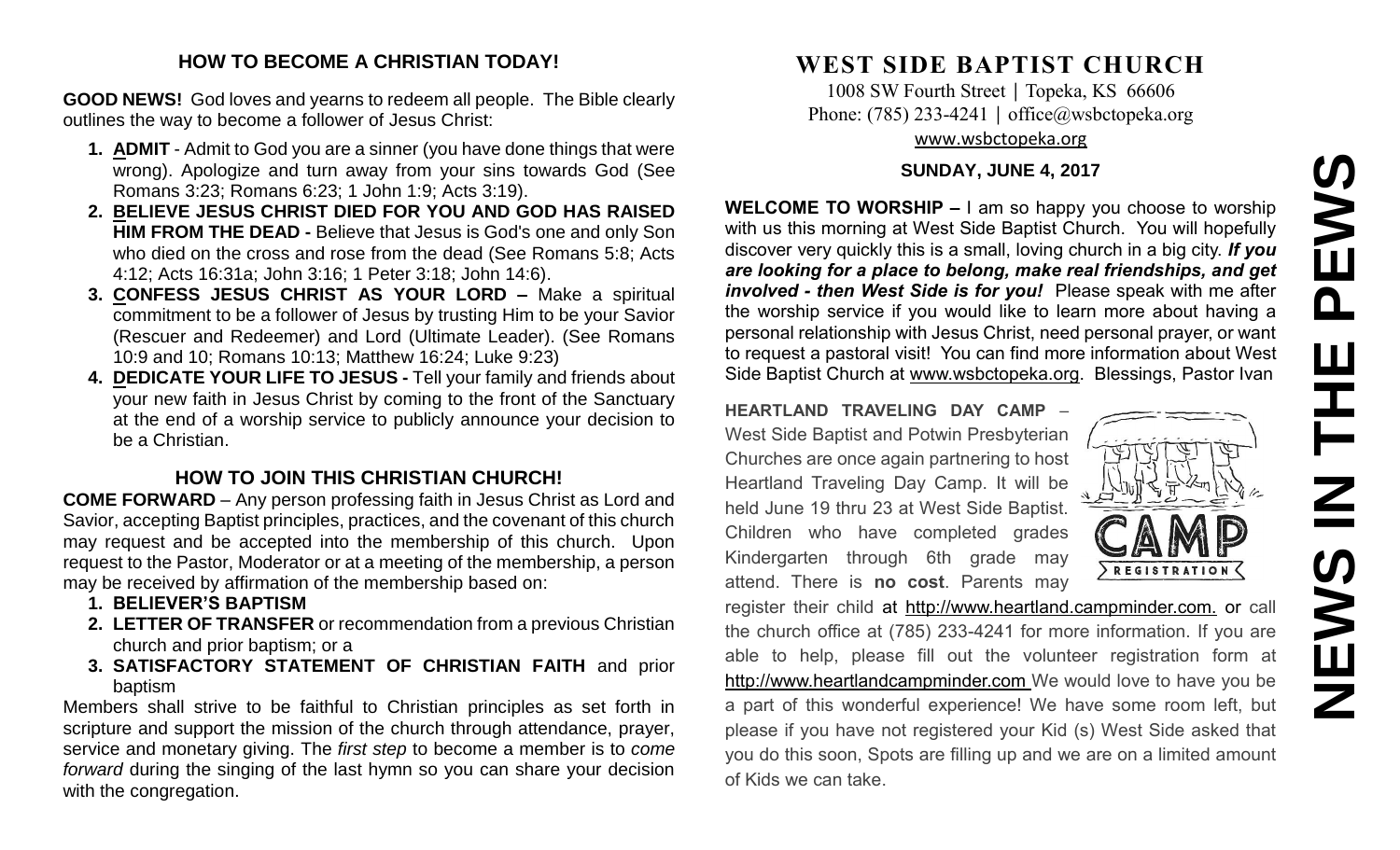## **WEEKLY CALENDAR**

#### **SUNDAY, TODAY**

9:15 am Sunday School 10:30 am Worship (S)

#### **MONDAY, JUNE 5**

9:00 – 11:00 am Baby Closet Ministry

#### **TUESDAY, JUNE 6**

6:00 pm Capital City Men's Chorus (FH)

No Bible Study

No Bible Study

 5:30 pm Ladies Night Out @ Red Robin 6:00 pm Mens Night Out @ Old Chicago

#### **WEDNESDAY, JUNE 7**

5:00 – 7:00 pm Baby Closet Ministry

#### **THURSDAY, JUNE 8** 1:00 – 3:00 pm Baby Closet

**FRIDAY, JUNE 9**

# **SATURDAY, JUNE 10**

#### **SUNDAY, JUNE 11**

10:30 am Worship

### 9:00 am Xyzer's Breakfast @ Cracker Barrel 10:30 am Financial Peace 1:00 pm Worship Team Practice (S)

 9:15 am Sunday School No Bible Study

## **Lynda will be on vacation from June 12 - 16.**

**IN OUR THOUGHTS AND PRAYERS**

Trena Ansell – Recovery Mark Arnold (Alice and Clarence Payne's brother-in-law) In Remission \*Jane Baker – Passed Away Albert Carpenter – Healing for health issues (Harry and Pat's son) Bradley Carpenter – Healing for liver (Harry and Pat's grandson) Susan Carpenter – Healing (Harry and Pat's daughter in law) \*June Cunningham – Healing for health concerns Zaylee Fortson – Healing for leukemia (age 8) in Superior, Montana. Grace Hart – Healing for health concerns (Janet Nyfeler's mother) Jack & Amanda Hilbert – Pregnancy (Almira's Granddaughter) \*Russ Hunter – Healing for health issues (Fran's husband) \*Alice Kieffer – Healing for health concerns and on oxygen Karen Kirby – Healing for health concerns \*Reginald Kirby – Healing for health concerns Larry Kramer – nieces' husband Brian has cancer \*Etta Landis – Healing for health concerns (Legend at Capital Ridge) Ernie Longstaff – For quick recovery Judy Longstaff – For quick recovery \*Madeleine Martinson – Healing for health concerns \*Mae Martin – Healing for health concerns Josiah Matlock – Healing for leukemia (Candace Calloway's daughter) Nancy May – Healing for health concerns Marie Merrifield – fell and broke some ribs Don Morris – For quick recovery Ken Paslay – Diabetes issues Sonny Payne – Healing for health concerns (Clarence Payne's brother) \*Juanita Plankinton – Healing for health concerns Roxie – Healing health concerns (Molly Morris' sister/b-i-l) Jill Roesler – Healing for health concerns Colleen Smith – Brother Mike has mass on the throat having it checked out \*Hazel Smith-Tindall – Healing for health concerns \*Paul Snickles – Healing for health concerns Keith Springer – Healing (Marianne Spano's brother) Lola Zab – Healing (Marianne Spano's sister) *\*Homebound*